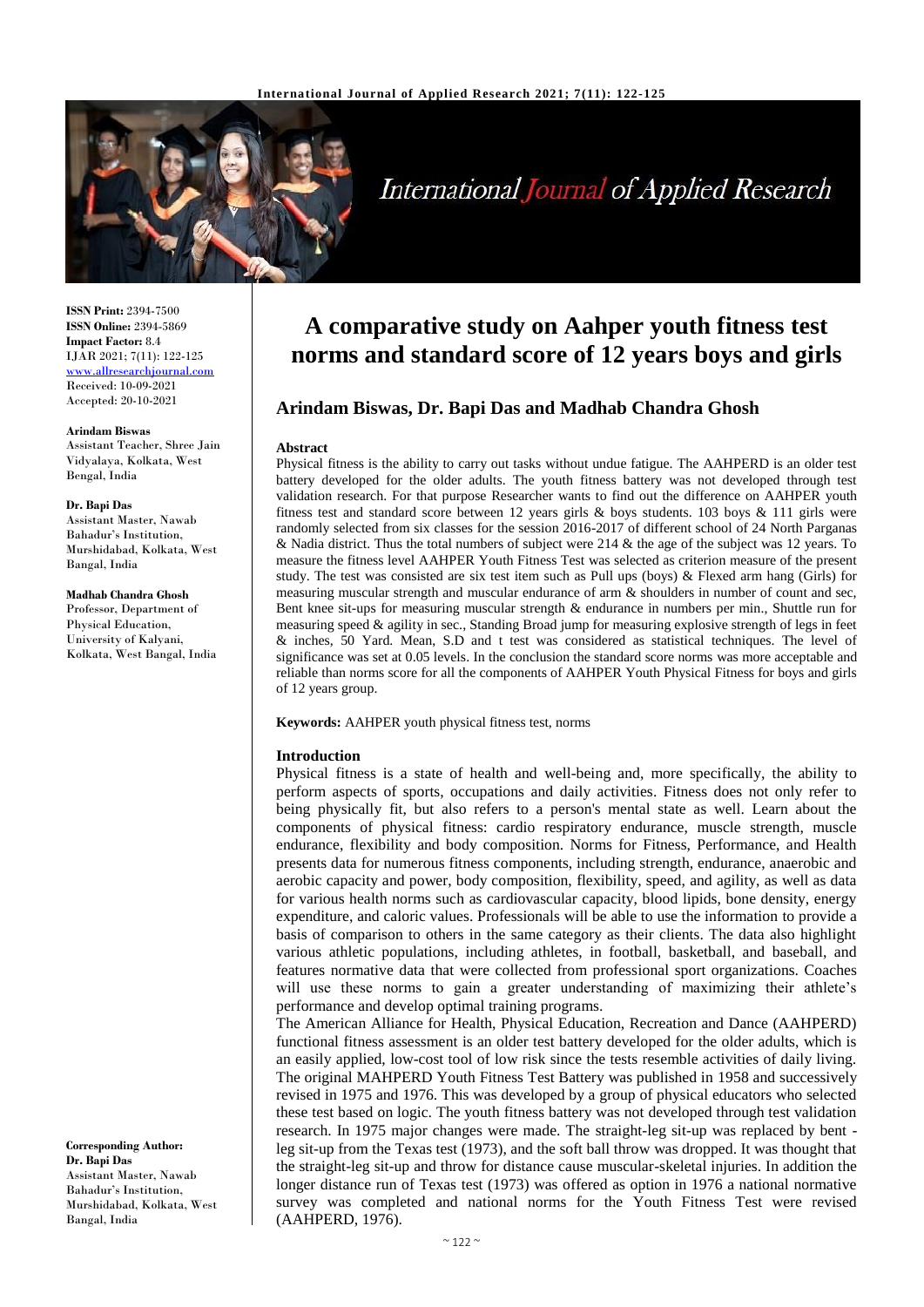#### **The six test items were**

- 1. Pull ups (boys) or Flexed Arm Hang (Girls) for measured Muscular strength (Dynamic) and Muscular Endurance of Arm and Shoulders.
- 2. Bent-knee sit ups for measured Muscular Strength and Endurance (Trunk).
- 3. Shuttle Run (10x4 yards) for measured Speed and agility.
- 4. Standing Broad Jump for measured Explosive strength of legs
- 5. 50 Yard Dash for measured Speed
- 6. 600 yard Run or walk for measured Cardio-vascular Endurance

Researcher fills difficulty to define the exact norms to identify the talent of the school students for the different purpose of the games and sports. With such background researcher was to construct a norms for physical fitness in relation to AAPHERD youth fitness test on school children. Possibly the result would be helpful to the teachers  $\&$ coaches for screening and constructing training programs for the future school players.

## **Purpose of the study**

The purpose of the present is following:

1. To measure the motor fitness of 12 years girls students.

- 2. To measure the motor fitness of 12 years Boys students.
- 3. To observe the difference on AAHPER youth fitness test and standard score between 12 years girls & boys students.

## **Methodology**

103 boys & 111 girls were randomly selected from six classes for the session 2016-2017 of different school of 24 North Parganas & Nadia district. Thus the total numbers of subject were 214 & the age of the subject was 12 years. To measure the fitness level AAHPER Youth Fitness Test was selected as criterion measure of the present study. The test was consisted are six test item such as Pull ups (boys) & Flexed arm hang (Girls) for measuring muscular strength (Dynamic) and muscular endurance of arm & shoulders in number of count and sec, Bent knee sit-ups for measuring muscular strength & endurance (Trunk) in numbers per min., Shuttle run (4x10 yards) for measuring speed  $\&$  agility in sec., Standing Broad jump for measuring explosive strength of legs in feet & inches., 50 Yard Dash for measuring speed in sec. 600 Yard run walk for measuring cardio-vascular endurance. Mean, S.D and t-test was considered as statistical techniques. The level of significance was set at 0.05 levels.

#### **Result and Discussion**

| <b>Variables</b>           | <b>Score</b>          | Mean  | <b>SD</b> | t-value     |
|----------------------------|-----------------------|-------|-----------|-------------|
| Sit Up                     | Raw Score             | 30.55 | 6.88      | $1.11^{NS}$ |
|                            | Norm Score            | 33.16 | 22.74     |             |
|                            | <b>Standard Score</b> | 50    | 10        | $6.88*$     |
|                            | Norm Score            | 33.16 | 22.74     |             |
| Pulled Up                  | Raw Score             | 6.98  | 4.31      | 47.83*      |
|                            | Norm Score            | 80.68 | 15.03     |             |
|                            | <b>Standard Score</b> | 50    | 10        | $17.25*$    |
|                            | Norm Score            | 80.68 | 15.03     |             |
| Shuttle Run                | Raw Score             | 11.25 | 0.72      | $10.46*$    |
|                            | Norm Score            | 35.78 | 23.78     |             |
|                            | <b>Standard Score</b> | 50.04 | 10.06     | $5.60*$     |
|                            | Norm Score            | 35.78 | 23.78     |             |
| <b>Standing Broad Jump</b> | Raw Score             | 5.17  | 0.57      | $10.96*$    |
|                            | Norm Score            | 33.54 | 23.26     |             |
|                            | <b>Standard Score</b> | 49.96 | 10.04     | $5.92*$     |
|                            | Norm Score            | 33.54 | 26.26     |             |
| 50 Yards Dash              | Raw Score             | 8.80  | 1.03      | $8.08*$     |
|                            | Norm Score            | 22.60 | 17.31     |             |
|                            | <b>Standard Score</b> | 49.96 | 9.96      | 13.90       |
|                            | Norm Score            | 22.60 | 17.31     |             |
| 600 Yards Run              | Raw Score             | 2.27  | 0.22      | $21.13*$    |
|                            | Norm Score            | 45.34 | 20.69     |             |
|                            | <b>Standard Score</b> | 50.09 | 9.80      | $2.10*$     |
|                            | Norm Score            | 45.34 | 20.69     |             |

**Table 1:** Statistical presentation of the data of Boys group

 $\overline{NS}$ = not significant & \* significant at 0.05 level.

It appears from the Table -1 that the mean value of sit up for boys group was 30.55 and SD value was 6.88. The mean value of norm score was 33.16 and SD was 22.74. The mean of standard score was found 50 and SD was10. To observe between raw score & norms score t value was calculated and found to be 1.11 which was not significant at 0.05 level. To observed significant different t- value was computed and found 6.88 which were significant at 0.05 level. It was also observed the mean value of norm score was to less than 50

percentile score value which was not a character of a normal probability score.

The mean value of pull up for boys group was 6.98 and SD value was 4.31. The mean value of norm score was 80.65 and SD was 15.03. The mean score of standard was found 50 and SD was 10. To observe between raw score & norms score 't'- value was calculated and found to be 47.83 which was significant at 0.05 level. To observed significant different t- value was computed and found 17.24 which was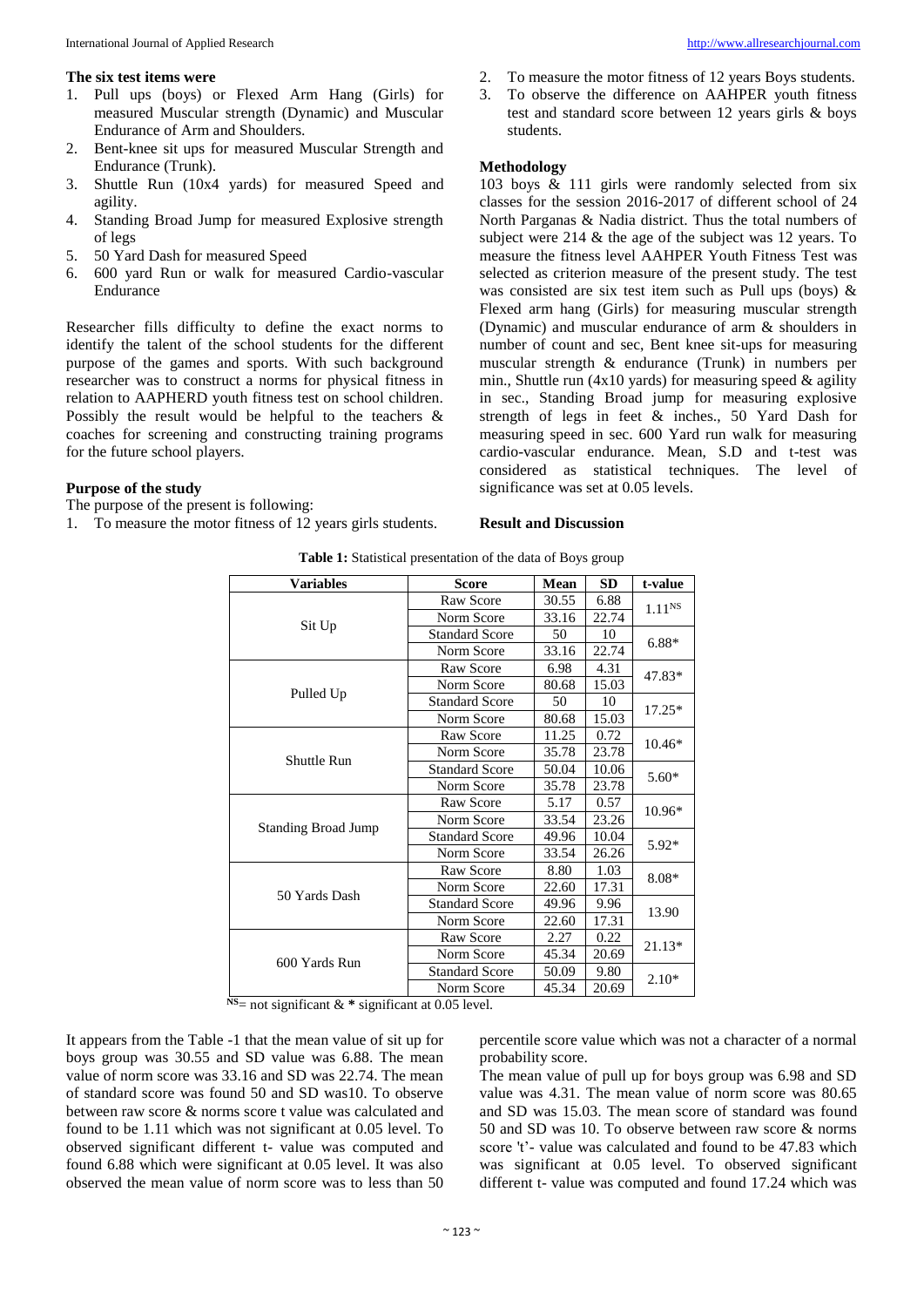significant at 0.05 level. It was also observed the mean value of norm score was-to less than 50 percentile score value which was not a character of a normal probability score.

The mean value of shuttle run for boys group was 11.25 and SD value was 0.72. The mean value of norm score was 35.78 and SD was 23.78. The mean score of standard was found 50.04 and SD was 10.06. To observe between raw score & norms score t- value was calculated and found to be 10.46 which was significant at 0.05 level. To observed significant different t- value was computed and found 5.60 which was significant at 0.05 level. It was also observed the mean value of norm score was to less than 50 percentile score value which was not a character of a normal probability score. It also appears from the Table -1 that the mean value of SBJ for boys group was 5.17 and SD value was 0.57. The mean value of norm score was 33.54 and SD was 26.26. The mean score of standard was found 49.96 and SD was 10.04. To observe between raw score & norms, score t- value was calculated and found to be 10.96 which was significant at 0.05 level. To observed significant different t value was computed and found 5.92 which was significant at 0.05 level. It was also observed the mean value of norm score was to less than 50 percentile score value

which was not a character of a normal probability score. In case of 50 yards for boys group the mean value of raw score was 8.80 and SD value was 1.03. The mean value of norm score was 22.60 and SD was 17.31. The mean score of standard was found 49.96 and SD was 9.96. To observe between raw score  $\&$  norms score t- value was calculated and found to be 8.08 which was significant at 0.05 level. To observed significant different t value was computed and found 13.90 which was significant at 0.05 level. It was also observed the mean value of norm score was to less than 50 percentile score value which was not a character of a normal probability score.

The mean value of 600 yards for boys group was 2.27 and SD value was 0.22. The mean value of norm score was 45.34 and SD was 20.69. The mean score of standard was found 50.09 and SD was 9.80. To observe between raw score & norms score t- value was calculated and found to be 21.13 which was significant at 0.05 level. To observed significant different t- value was computed and found 2.10 which was significant at 0.05 level. It was also observed the mean value of norm score was to less than 50 percentile score value which was not a character of a normal probability score.

| <b>Variables</b>           | <b>Score</b>          | Mean  | <b>SD</b> | t-value            |
|----------------------------|-----------------------|-------|-----------|--------------------|
| Sit Up                     | Raw Score             | 20.26 | 5.55      | 0.35 <sup>NS</sup> |
|                            | Norm Score            | 19.69 | 16.30     |                    |
|                            | <b>Standard Score</b> | 50    | 10.09     | $16.62*$           |
|                            | Norm Score            | 19.69 | 16.30     |                    |
| Flexed Arm Hang            | Raw Score             | 31.48 | 24.26     | $14.66*$           |
|                            | Norm Score            | 76.62 | 21.31     |                    |
|                            | <b>Standard Score</b> | 50    | 10.05     | 11.86*             |
|                            | Norm Score            | 76.62 | 21.31     |                    |
| Shuttle Run                | Raw Score             | 12.12 | 1.02      | $8.36*$            |
|                            | Norm Score            | 32.70 | 28.80     |                    |
|                            | <b>Standard Score</b> | 49.96 | 10.08     | $6.53*$            |
|                            | Norm Score            | 32.70 | 25.80     |                    |
| <b>Standing Broad Jump</b> | Raw Score             | 4.82  | 0.41      | $16.46*$           |
|                            | Norm Score            | 36.80 | 20.38     |                    |
|                            | <b>Standard Score</b> | 50    | 10.10     | $6.09*$            |
|                            | Norm Score            | 36.80 | 20.38     |                    |
| 50 Yards Dash              | Raw Score             | 9.35  | 0.84      | $4.50*$            |
|                            | Norm Score            | 16.76 | 17.25     |                    |
|                            | <b>Standard Score</b> | 50.03 | 10.08     | 17.48*             |
|                            | Norm Score            | 16.76 | 17.25     |                    |
| 600 Yards Run              | Raw Score             | 2.34  | 0.28      | $35.11*$           |
|                            | Norm Score            | 67.88 | 19.57     |                    |
|                            | <b>Standard Score</b> | 49.88 | 10.18     | $8.56*$            |
|                            | Norm Score            | 67.88 | 19.57     |                    |

 $NS$ = not significant  $&$  \* significant at 0.05 level.

It appears from the Table -1 that the mean value of sit up for girls group was 20.26 and SD value was 5.55. The mean value of norm score was 19.69 and SD was 16.30. The mean score of standard was found 50 and SD was 10.04 to observe between raw score & norms score t- value was calculated and found to be 0.35 which was not significant at 0.05 levels. To observe significant different t value was computed and found or which was significant at 0.05 levels. It was also observed the mean value of norm score was to less than 50 percentile score value which was not a character of a normal probability score.

The mean value of pull up for boys group was 6.98 and SD value was 4.31. The mean value of norm score was 80.65 and SD was 15.03. The mean score of standard was found 50 and SD was 10. To observe between raw score & norms Score 't'- value was calculated and found to be 47.83 which was significant at 0.05 level. To observe significant different t- value was computed and found 17.24 which was significant at 0.05 level. It was also observed the mean value of norm score was-to less than 50 percentile score value which was not a character of a normal probability score.

The mean value of flexed arm hang for girls group was 37.48 and SD value was 24.26. The mean value of norm score was 76.62 and SD was 21.31. The mean score of standard was found 50 and SD was 10.05.To observes between raw score & norms score t-value was calculated